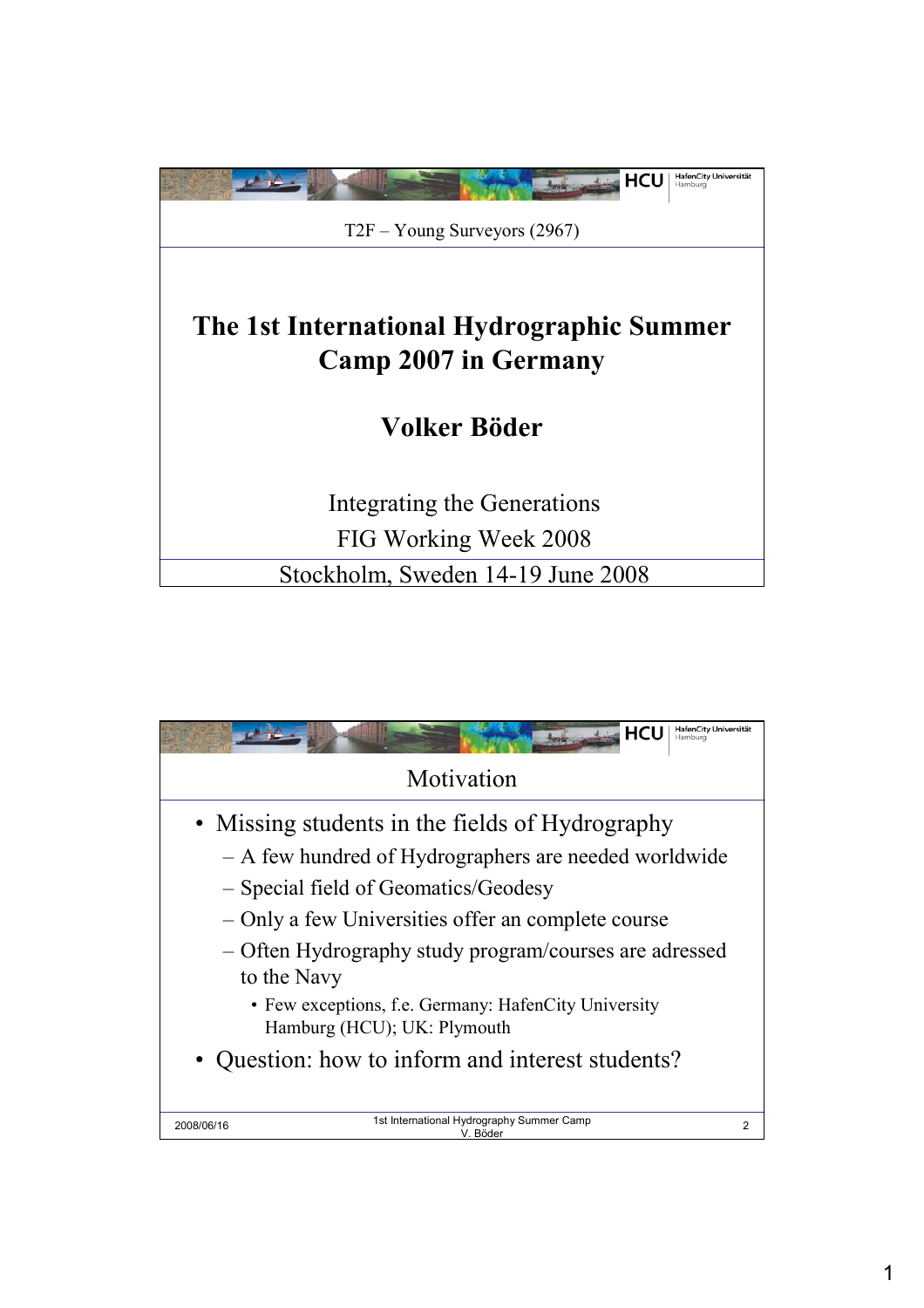

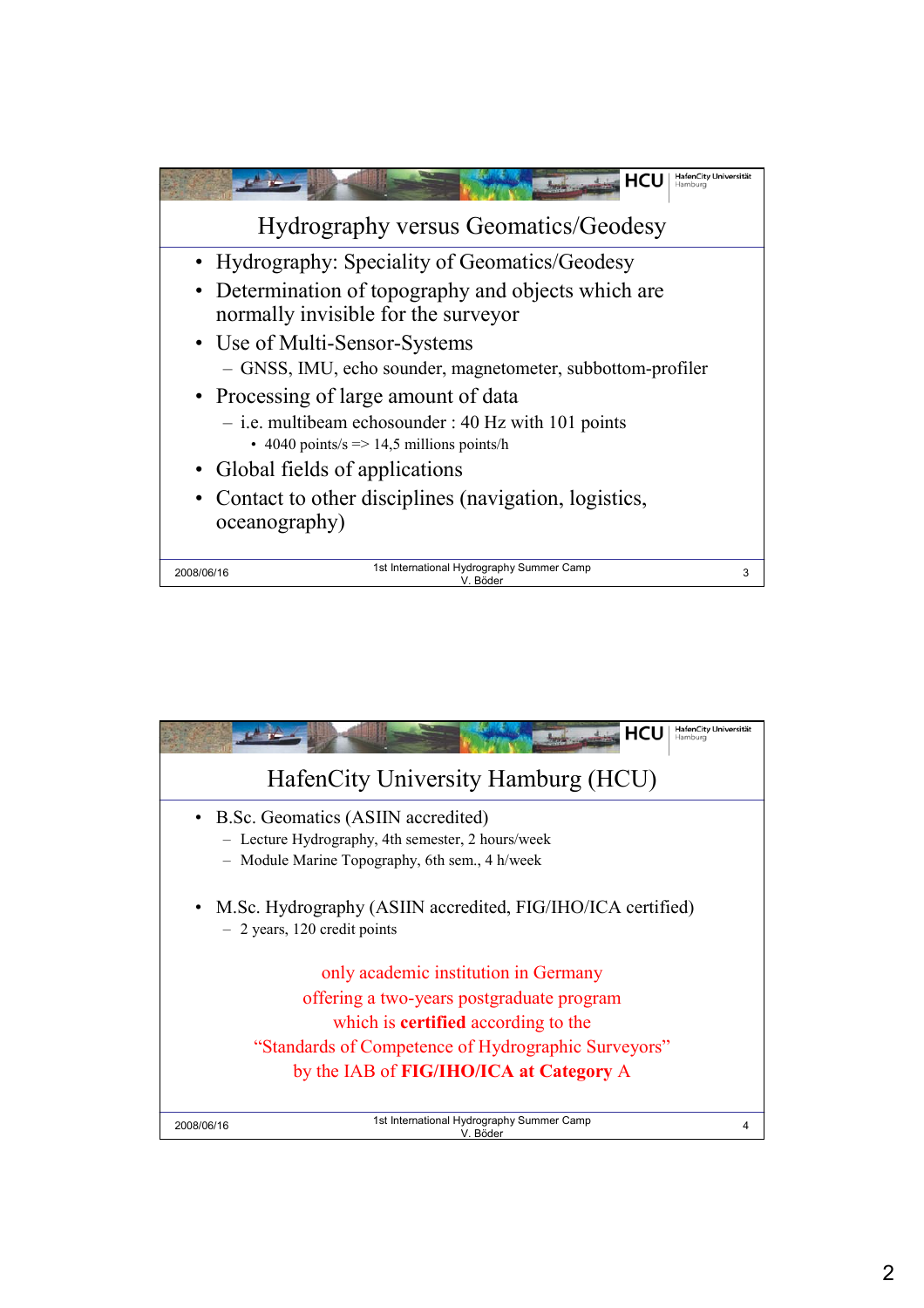

|                                                                                                                                                                                                                                                                                                                                                      | <b>HafenCity Universität</b><br>HCU<br>Hamburg                              |  |  |  |
|------------------------------------------------------------------------------------------------------------------------------------------------------------------------------------------------------------------------------------------------------------------------------------------------------------------------------------------------------|-----------------------------------------------------------------------------|--|--|--|
| <b>Practical Training on Ship</b>                                                                                                                                                                                                                                                                                                                    |                                                                             |  |  |  |
| Hydrography I<br>- Demo with MBES<br>• Hydrography II<br>- Single beam with different frequencies<br>- Multi Beam<br>- Comparison<br>• Hydrography III<br>- Wreck Search with<br>$\cdot$ MBES<br>$\cdot$ SSS<br>$\cdot$ SBP<br>• Magnetometer<br>· Navigation<br>- Excursion to BSH ships<br>- Excursion: Lights at Night<br><b>IHSC Summer Camp</b> | <b>Wreck Search 2007</b><br>Hydrography III<br>HafenCity University Hamburg |  |  |  |
| 1st International Hydrography Summer Camp<br>2008/06/16<br>V. Böder                                                                                                                                                                                                                                                                                  | 6                                                                           |  |  |  |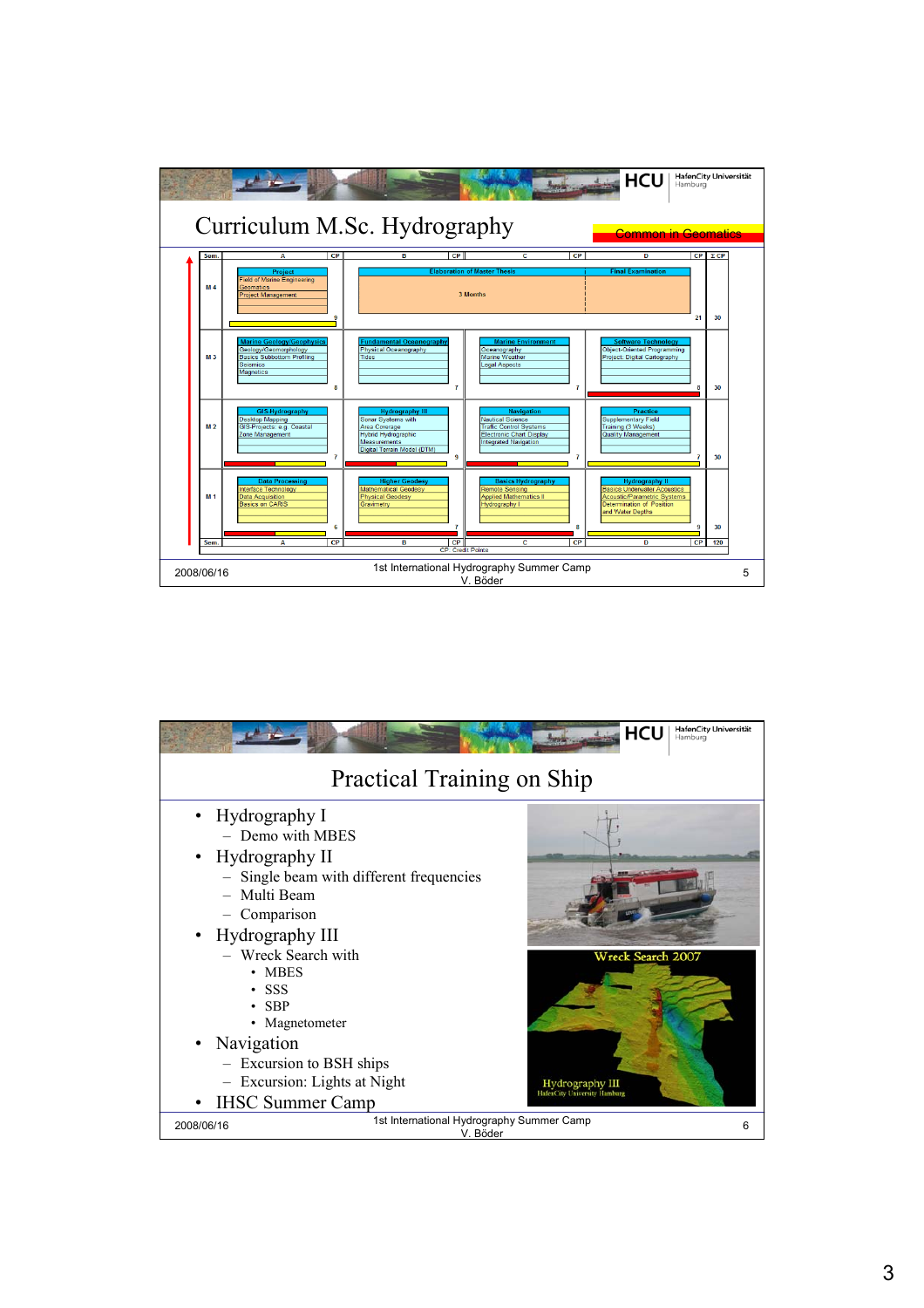

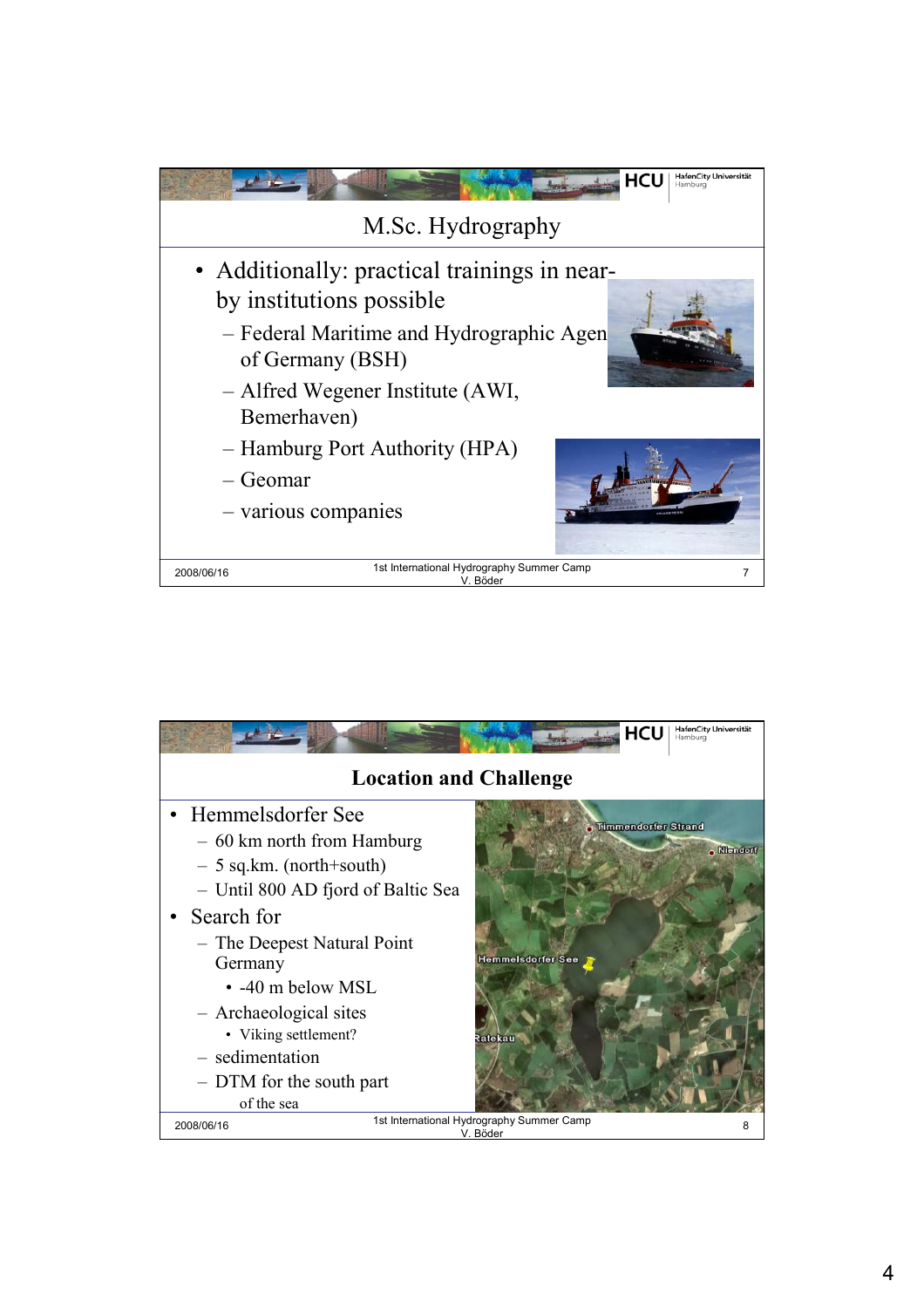|                                               | <b>HafenCity Universität</b><br><b>HCU</b><br>Hamburg                                                                                                                                                                                                                                                                                                                                                                                                                                                                                                                    |   |  |  |
|-----------------------------------------------|--------------------------------------------------------------------------------------------------------------------------------------------------------------------------------------------------------------------------------------------------------------------------------------------------------------------------------------------------------------------------------------------------------------------------------------------------------------------------------------------------------------------------------------------------------------------------|---|--|--|
| <b>Location and Logistics</b>                 |                                                                                                                                                                                                                                                                                                                                                                                                                                                                                                                                                                          |   |  |  |
| ٠                                             | Carried out by HCU and NIAH (Northern Institute of Advanced Hydrographics)<br>Operation Center: hut of scouts on sea "Dwarslöper" in Offendorf<br>- Computation center<br>- Bedroom, kitchen<br>Participants: 15 students, from Madrid (E), Vienna (A), Oldenburg and<br>Hamburg $(D)$<br>Supported by the<br>- German Hydrographic Society (DHyG, financial)<br>- Northern Institute of Hydrographics (NIAH, HCU PPP-organisation: Ships-logistics,<br>Measurement and Processing)<br>Innomar, Rostock (Measurement and Processing of Subbottom-Profiling)<br>visitors: |   |  |  |
| $\qquad \qquad -$<br>$\overline{\phantom{0}}$ | Mrs. Dr. Fahrentholz-Wilkening (Dr. Fahrentholz Echosounder)<br>Archaeologists Dr. Bleile, Dr. Segschneider (Schloss Gottorf)<br>$-$<br>Barbecue with lawyer Jürgen Happ                                                                                                                                                                                                                                                                                                                                                                                                 |   |  |  |
| 2008/06/16                                    | 1st International Hydrography Summer Camp<br>V. Böder                                                                                                                                                                                                                                                                                                                                                                                                                                                                                                                    | 9 |  |  |

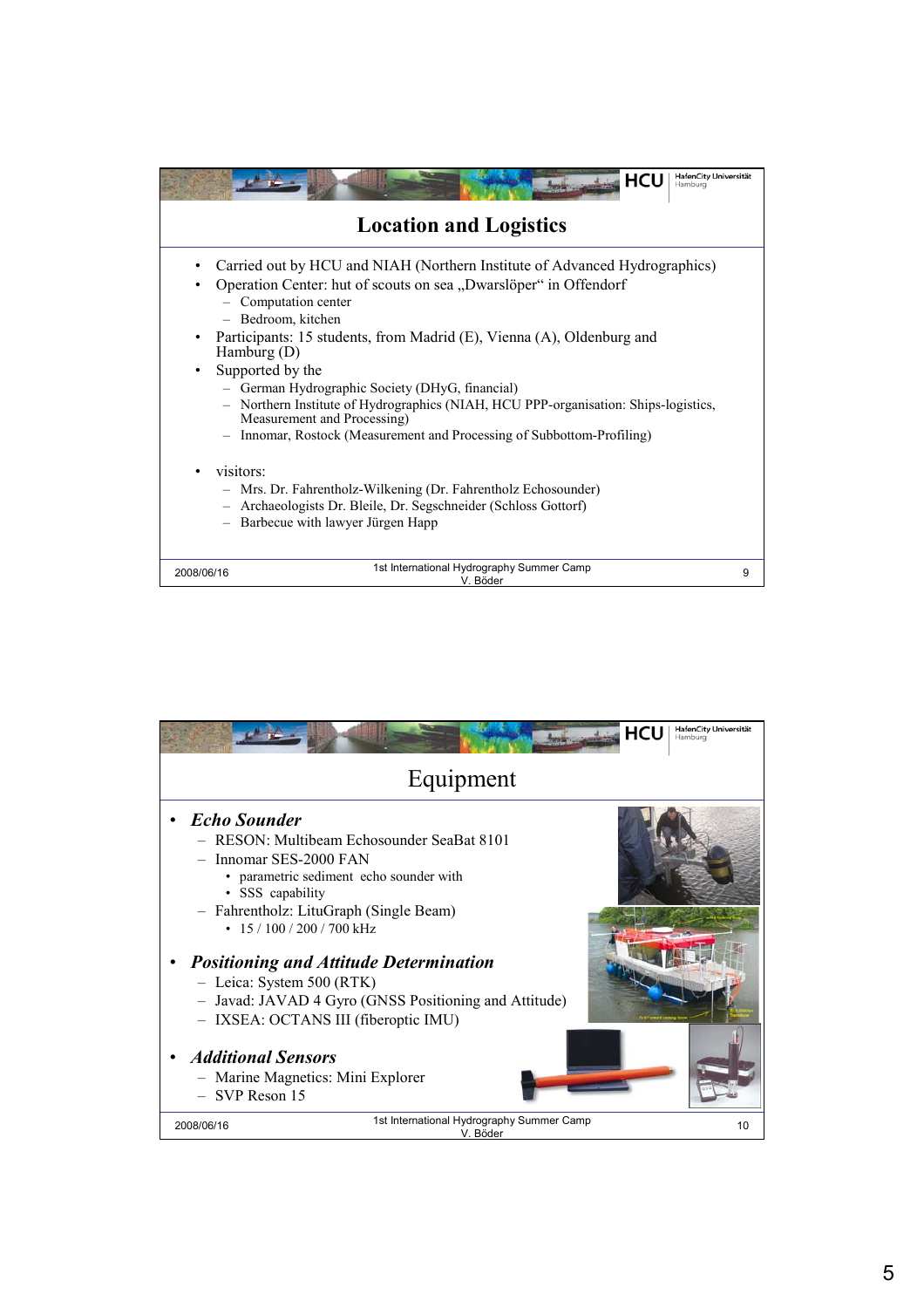

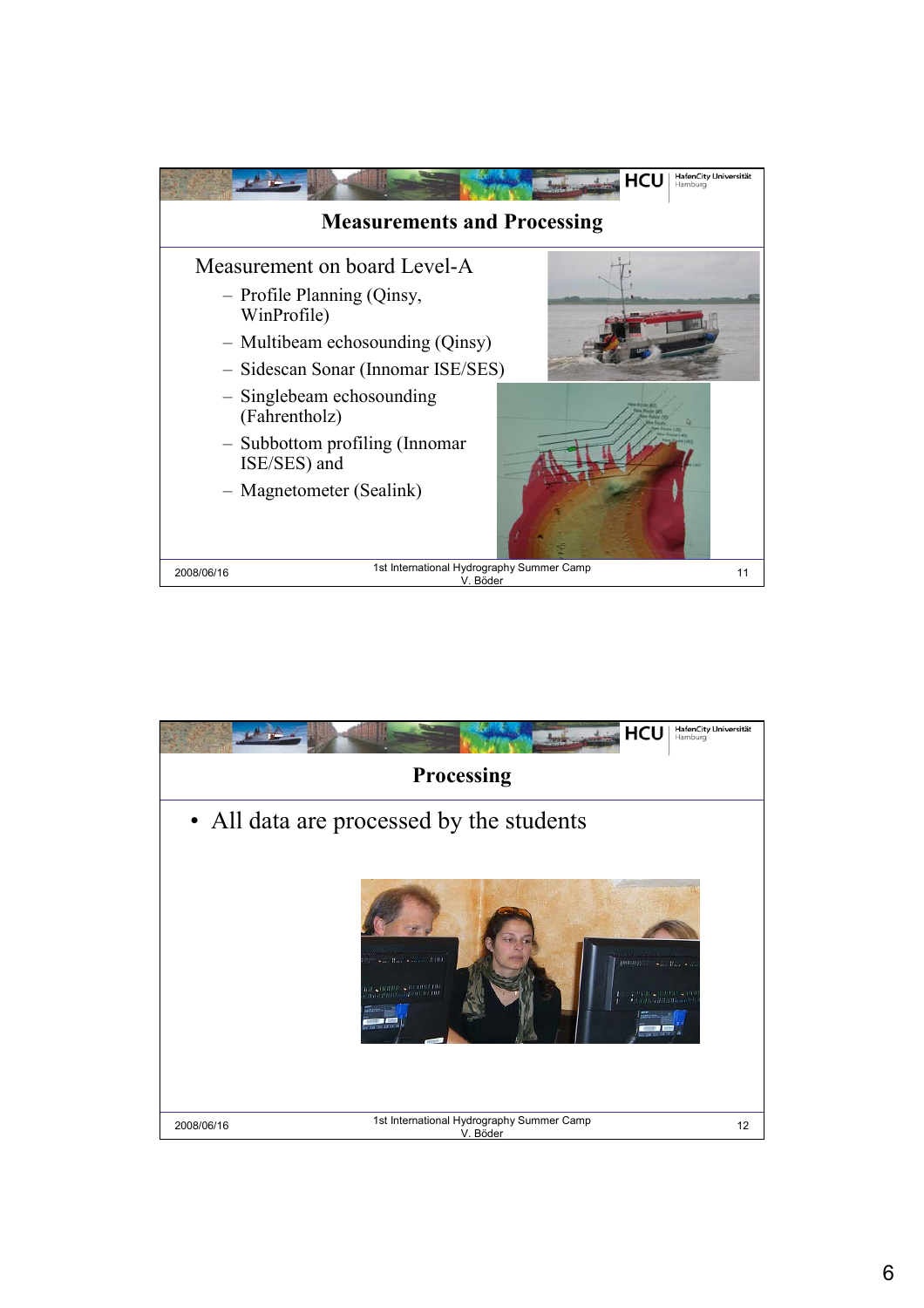

| <b>HafenCity Universität</b><br><b>HCU</b><br>Hamburg<br><b>Deepest Point in Germany</b> |                                                                                                                                                     |  |  |  |
|------------------------------------------------------------------------------------------|-----------------------------------------------------------------------------------------------------------------------------------------------------|--|--|--|
|                                                                                          |                                                                                                                                                     |  |  |  |
| • Natural point, on mainland                                                             |                                                                                                                                                     |  |  |  |
| - Some deeper points in North Sea and<br><b>Baltic Sea</b>                               |                                                                                                                                                     |  |  |  |
| • under water surface                                                                    |                                                                                                                                                     |  |  |  |
| • Determined by multibeam data<br>$(-39,60 \text{ m}, 240 \text{ kHz})$                  |                                                                                                                                                     |  |  |  |
| Marked out together with the local<br>$\bullet$<br>press                                 | HCU <b>COMPANY</b><br>1." Summer Camp<br><b>Hydrography</b><br>2007<br><b>Lake Hemmelsdorf</b><br><b>Searching</b> for the<br>pest Point in Germany |  |  |  |
| 1st International Hydrography Summer Camp<br>2008/06/16<br>V. Böder                      | 14                                                                                                                                                  |  |  |  |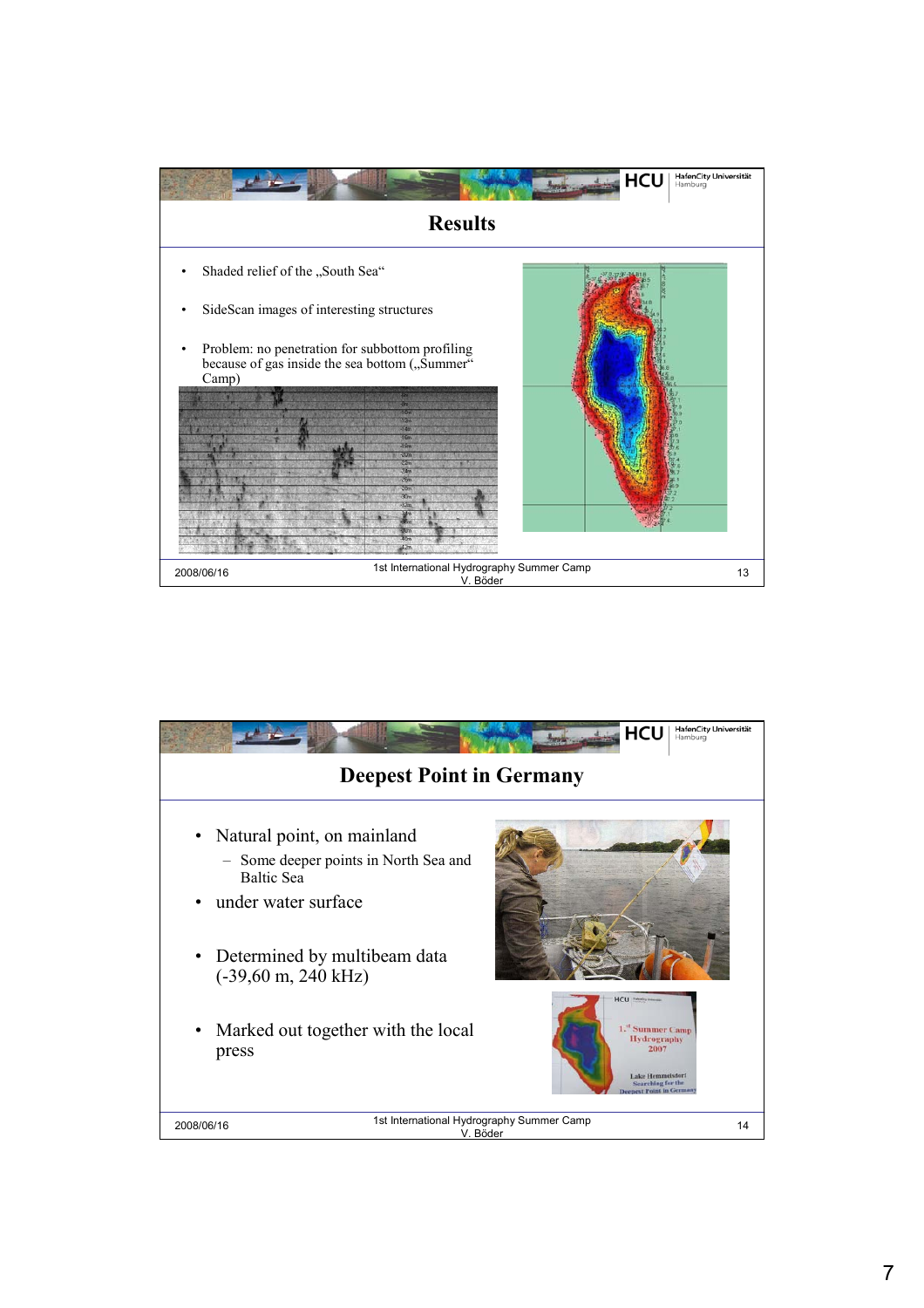

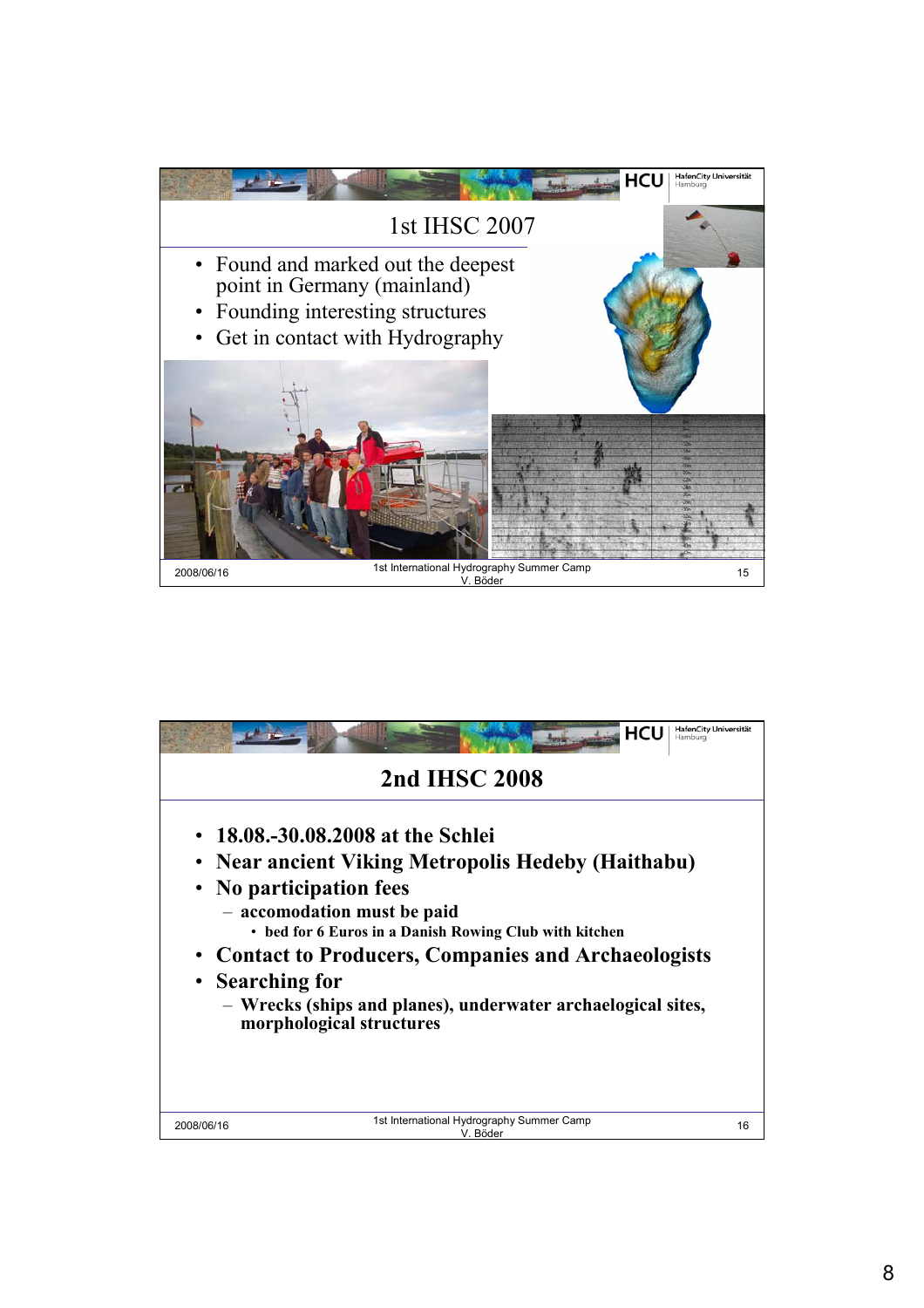|            | <b>HafenCity Universität</b><br><b>HCU</b><br>Hamburg        |    |
|------------|--------------------------------------------------------------|----|
|            | <b>Conclusions</b>                                           |    |
|            | Possibility to practise theoretical knowledges               |    |
|            | • Lectures in Hydrography                                    |    |
|            | Measurements onboard the Level-A in groups of 4 students     |    |
|            | Supported by engineers                                       |    |
|            | Languages: English and German                                |    |
|            | Processing with different hydrographic software              |    |
|            | • Visualization of the results                               |    |
|            | 11.06.2008                                                   |    |
|            | <b>Best Student Presentation</b>                             |    |
|            | at the Hydrographentag in Karlsruhe, Germany                 |    |
|            | from                                                         |    |
|            | Hansjörg Reiner (Vienna) and Christin Wolmeyer (HCU Hamburg) |    |
|            | (some slides look similar to their presentation: Thanks)     |    |
| 2008/06/16 | 1st International Hydrography Summer Camp<br>V. Böder        | 17 |